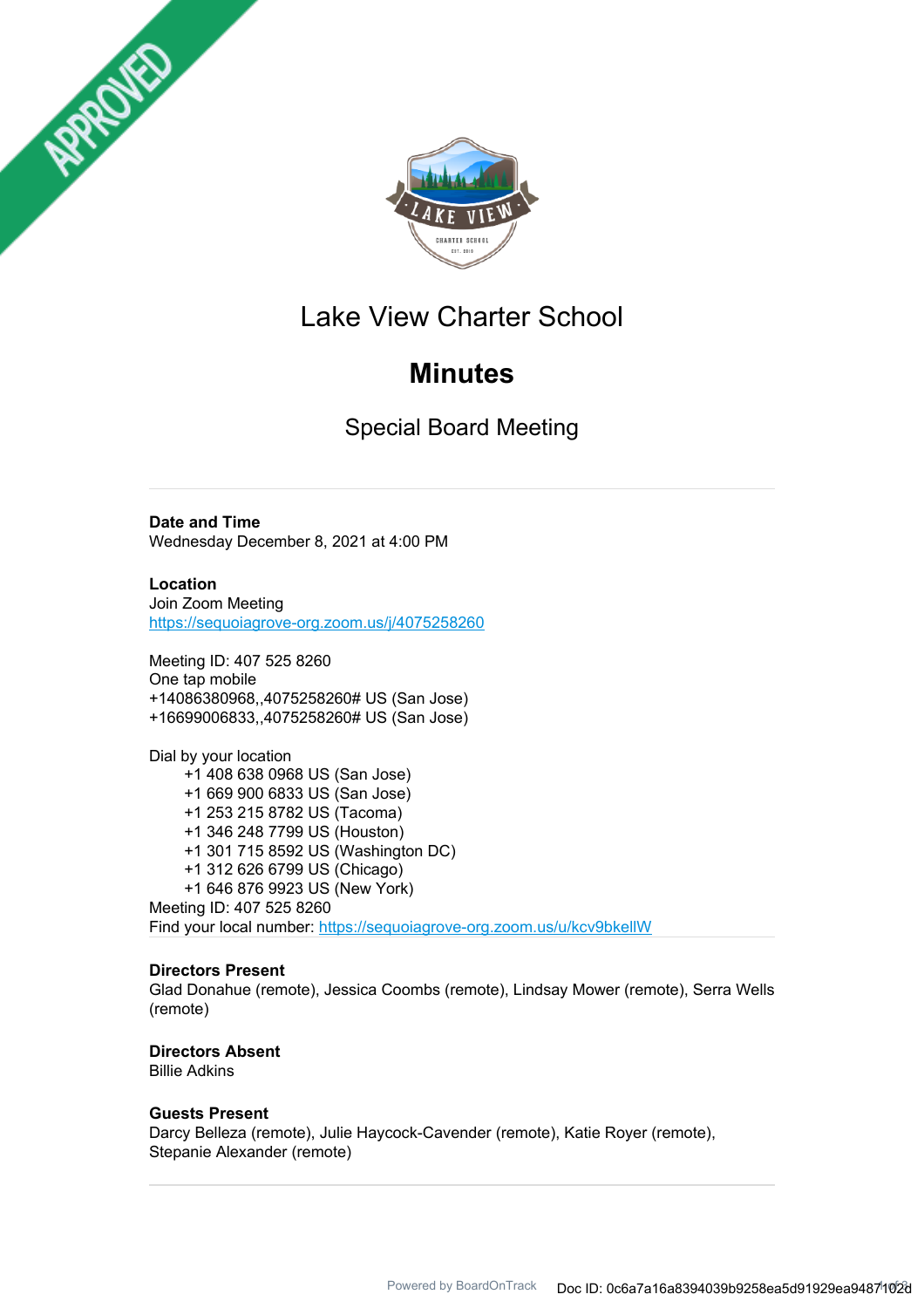### **I. Opening Items**

## **A. Record Attendance**

#### **B. Call the Meeting to Order**

Lindsay Mower called a meeting of the board of directors of Lake View Charter School to order on Wednesday Dec 8, 2021 at 4:01 PM.

### **C. Approval of the Agenda**

Lindsay Mower made a motion to approve the Agenda. Glad Donahue seconded the motion. The board **VOTED** unanimously to approve the motion.

### **D. Public Comments**

No Public Comments.

## **E. Closed Session**

Glad Donahue made a motion to go into Closed Session at 4:07 PM. Jessica Coombs seconded the motion. Lindsay Mower made a motion to come out of Closed Session at 4:15 PM. Serra Wells seconded the motion.

The board **VOTED** unanimously to approve the motion.

### **II. Closing Items**

### **A. Board of Director's Comments & Requests**

No comments or requests from the Board.

#### **B. Announcement of Next Regular Scheduled Board Meeting**

Lindsay Mower announced the Next Regular Scheduled Board Meeting is December 8, 2021 at 4:30 PM.

#### **C. Adjourn Meeting**

Lindsay Mower made a motion to adjourn the meeting. Serra Wells seconded the motion. The board **VOTED** unanimously to approve the motion. There being no further business to be transacted, and upon motion duly made, seconded and approved, the meeting was adjourned at 4:16 PM.

Respectfully Submitted, Lindsay Mower

Prepared by: Katie Royer

Noted by: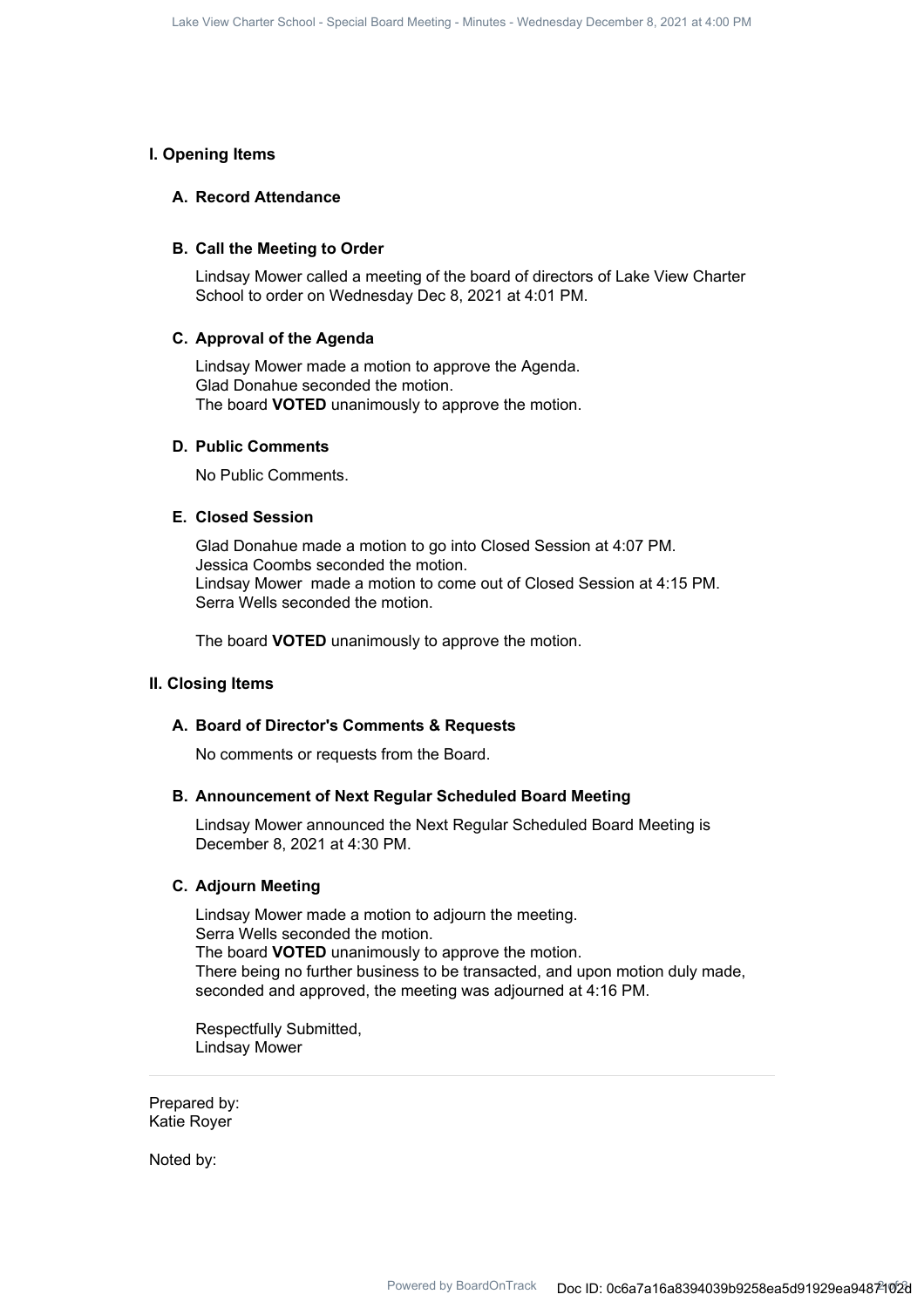Billie adkins

#### Board Secretary

Public Comment Rules: Members of the public may address the Board on agenda or non-agenda items through the teleconference platform, Zoom. Zoom does not require the members of the public to have an account or login. Please either utilize the chat option to communicate to the administrative team of your desire to address the Board or simply communicate orally your desire to address the Board when the Board asks for public comments. Speakers may be called in the order requests are received. Comments are limited to 2 minutes each, with no more than 15 minutes per single topic. If a member of the public utilizes a translator to address the Board, those individuals are allotted 4 minutes each. If the Board utilizes simultaneous translation equipment in a manner that allows the Board to hear the translated public testimony simultaneously, those individuals are allotted 2 minutes each. By law, the Board is allowed to take action only on items on the agenda. The Board may, at its discretion, refer a matter to school staff or calendar the issue for future discussion.

Note: The Governing Board encourages those with disabilities to participate fully in the public meeting process. If you need a disability-related modification or accommodation, including auxiliary aids or services, to participate in the public meeting, please contact the Governing Board Office at (530) 927-5137 at least 48 hours before the scheduled board meeting so every reasonable effort can be made to accommodate you. (Government Code § 54954.2; Americans with Disabilities Act of 1990, § 202 (42 U.S.C. § 12132)).